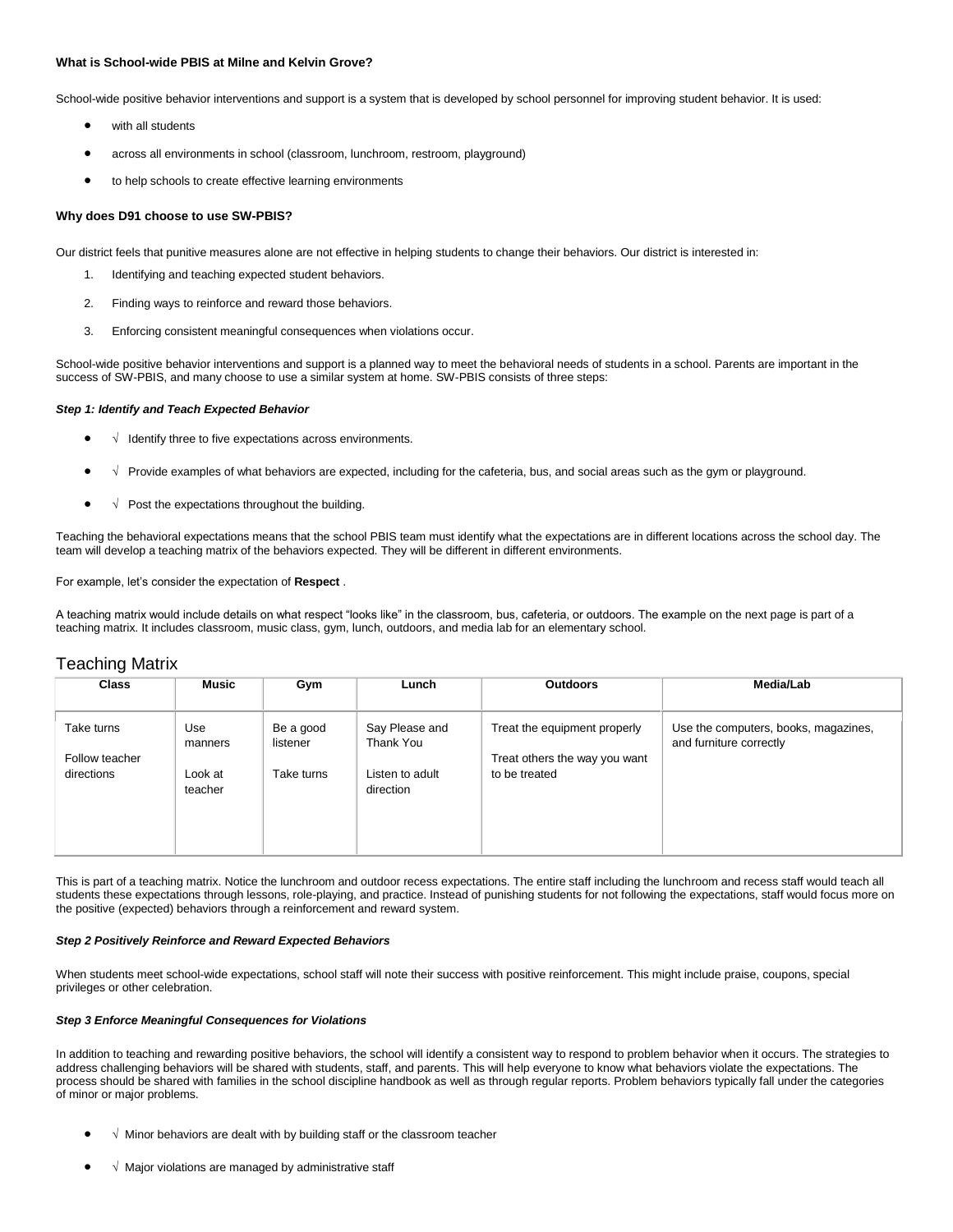# **Levels of School-Wide Support**

Schools that use SW-PBIS create and maintain supports to meet the needs of all students. These supports are based on the understanding that specific behaviors need to be taught, not just expected. However, even with PBIS in place, about 5-10% of students will need additional support to be successful. A continuum of support is described below.

**1. Universal system of support (school-wide behavior support):** Behavioral support is provided for ALL students throughout the school. These supports include:

- √ Social skills instruction
- √ Positive discipline that is proactive
- √ Behavior expectations that are taught
- √ Active supervision and monitoring
- √ Positive reinforcement
- √ Fair and corrective discipline
- √ Parent training and collaboration

**2. Small group systems of support:** This level of support provides additional help for 10-15% of students who need more support. Interventions are more intensive and are for a smaller number of students. They are often provided in small groups, and include:

- √ Social skills groups
- √ Conflict resolution
- √ Self management programs
- $\bullet$   $\sqrt{\phantom{a}}$  Adult mentors (checking in)
- $\bullet$   $\sqrt{\ }$  Small group instruction
- √ Special seating or special schedule

**3. Targeted systems of support (focused on the individual child):** Intensive, individual supports for a few students with problem behaviors. These supports are used when universal and group/classroom supports are not effective in teaching behavioral skills in all settings. About 5%-10% of students need this more intensive level of support. It includes:

- √ Individual academic support (IEP/504)
- √ Intensive social skills instruction
- √ Functional behavior assessments (FBA)
- √ Behavior intervention plans (BIP)
- √ Supervision and monitoring
- √ Interagency collaboration
- √ Intensive collaboration with family
- √ Intensive family-based interventions, when appropriate